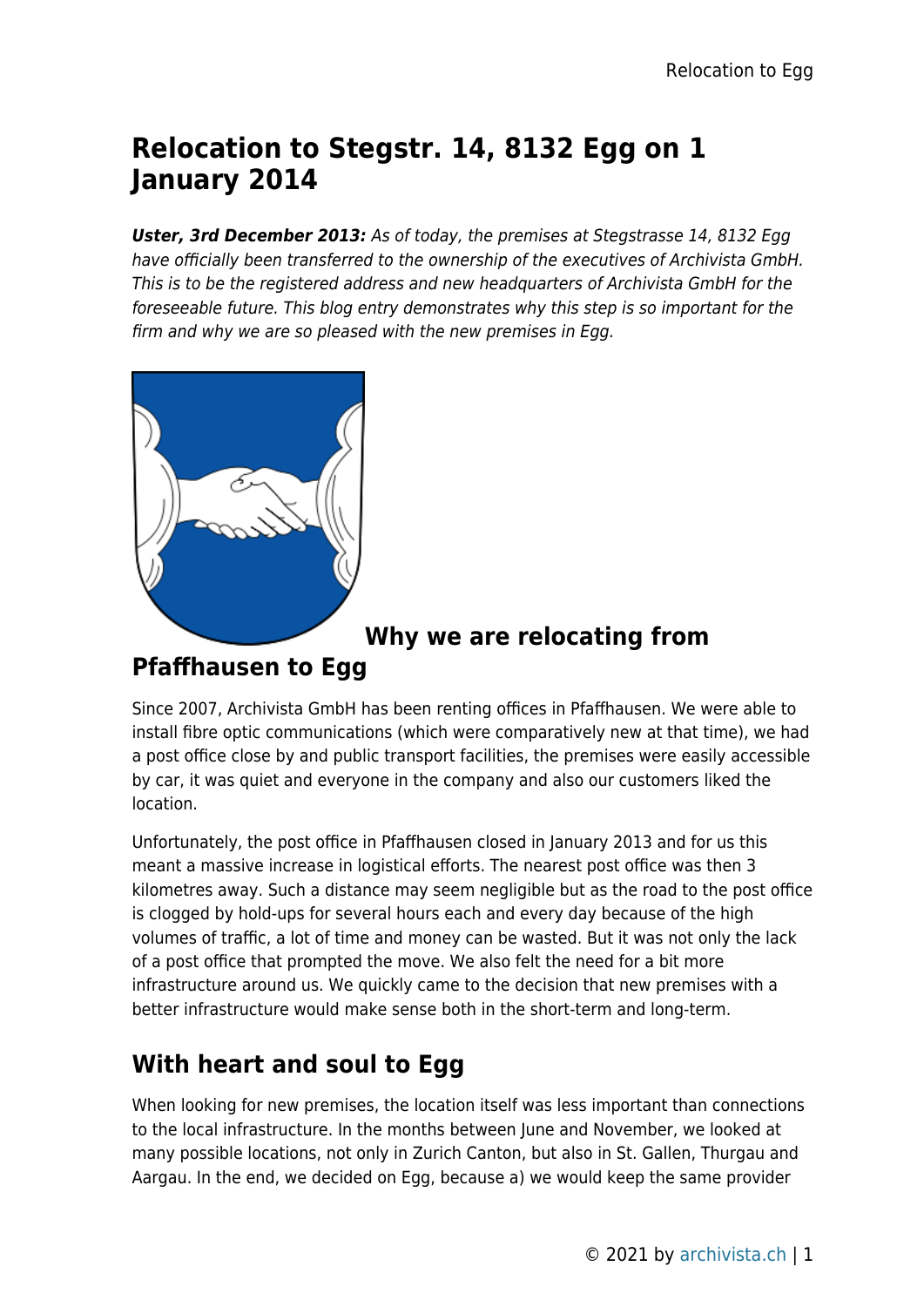(GGA Maur) and b) Egg has good infrastructure. Egg is situated on the Forch (and also therefore on the Oberland) motorway. The Forch rail link allows Zurich to be reached in just 30 minutes and there is a post office, a bank and a range of shops in Egg, allowing everything to be done quickly and efficiently at all times.

The premises purchased today by the company's executives are flexible in terms of the usage of space, and can be extended if required. And if the premises become too cramped in the short-term or long-term, there are plenty of other office premises available in Egg, which was not the case in Pfaffhausen or Binz. Egg is located in the countryside, but close to the city, so it is an ideal place to live and work. We have today taken an important step for the future of Archivista GmbH.

### **What does the move mean for our customers?**

The move will take place between 15th and 31st December 2013. We are already planning the move in detail. All our maintenance contract customers will, of course, receive the usual service throughout the entire relocation period. At the moment, Swisscom is refusing to make our existing telephone number available to another provider (central DDI connections may not be transferred). So, it may be the case that we will have a new telephone number from January 2014. More information about the relocation is available on our website. We will, of course, be happy to answer any questions you might have. We are already looking forward to being able to look after your needs from our new location in Egg from January 2014.

## **Update on 23rd December 2013: new telephone and fax numbers**

Please note the company's new telephone and fax numbers, which are effective immediately:

#### **Phone: +41 (0)44 350 05 60 Fax: +41 (0)44 350 05 61**

the fax machine has not yet been installed (this will be done during the next day or two) but the telephone is already working. You will still be able to reach us on the old numbers until the middle of January 2014, but after that, only the new numbers will be valid. We will ensure, as far as possible, that all documentation carries the new numbers and our new address. By the way, our new address is:

Archivista GmbH Stegstrasse 14 CH-8132 Egg

Please always use our new address from the 1st January 2014. And now a word about relocating the servers. The new fibre optic link will be available in Egg sometime during February 2014. We will then move all the servers from Pfaffhausen to Egg during off